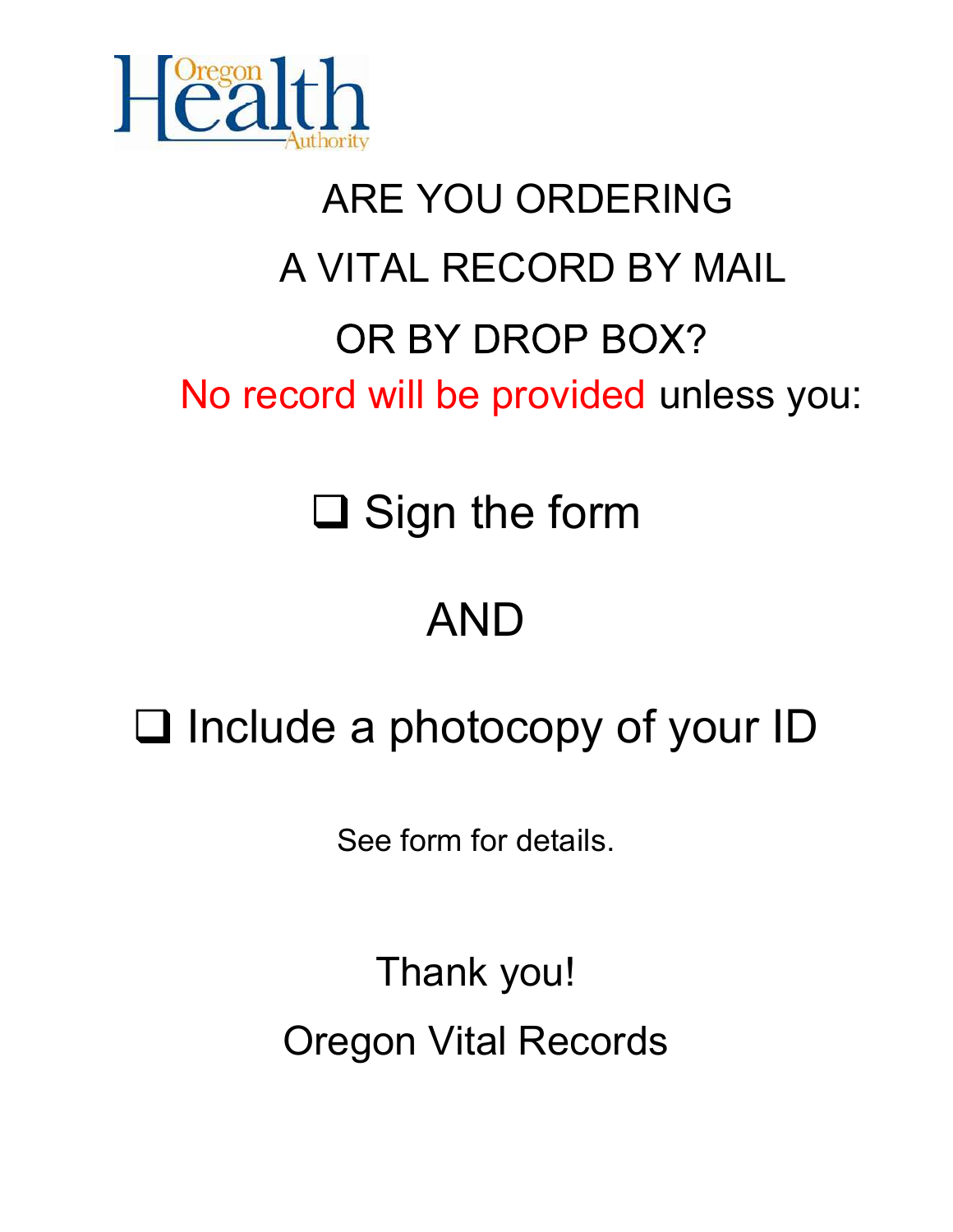

### Preadoption Birth Record ORDER FORM

Center for Health Statistics Number of Certified Copies Requested \$30 each certificate **QUANTITY** 

| 1. Full name on record: $\frac{1}{(first)}$                                                                                            |                           |                                                                                                                                                                                                                                |                                     |                                   |
|----------------------------------------------------------------------------------------------------------------------------------------|---------------------------|--------------------------------------------------------------------------------------------------------------------------------------------------------------------------------------------------------------------------------|-------------------------------------|-----------------------------------|
|                                                                                                                                        |                           | (middle)                                                                                                                                                                                                                       | (last)                              |                                   |
| 2. Date of birth: $\frac{(mm/dd/vv-v)}{(mm/dd/vv-v)}$ 3. Sex: $\frac{1}{(M \text{ or } F)}$ 4. Place of birth: $\frac{(city)}{(city)}$ |                           |                                                                                                                                                                                                                                |                                     | <b>OREGON</b>                     |
|                                                                                                                                        |                           |                                                                                                                                                                                                                                | (county)                            |                                   |
| 5. Adoptive Mother/Parent A's legal name at birth (prior to first marriage):                                                           |                           |                                                                                                                                                                                                                                |                                     | OFFICE USE ONLY                   |
|                                                                                                                                        |                           |                                                                                                                                                                                                                                |                                     | <b>DO NOT WRITE IN THIS SPACE</b> |
| (first)                                                                                                                                | (middle)                  | (last name at mother's/parent A's birth)                                                                                                                                                                                       | Certificate number:                 |                                   |
| 6. Adoptive Father/Parent B's legal name at birth (prior to first marriage):                                                           |                           |                                                                                                                                                                                                                                |                                     |                                   |
|                                                                                                                                        |                           |                                                                                                                                                                                                                                |                                     |                                   |
| (first)                                                                                                                                | (middle)                  | (last name at father's/parent B's birth)                                                                                                                                                                                       |                                     |                                   |
|                                                                                                                                        |                           | 7. Your relationship to person named in line 1: ________________________________                                                                                                                                               |                                     |                                   |
|                                                                                                                                        |                           |                                                                                                                                                                                                                                |                                     |                                   |
|                                                                                                                                        |                           |                                                                                                                                                                                                                                |                                     |                                   |
|                                                                                                                                        |                           |                                                                                                                                                                                                                                |                                     | $1 \mid 2$                        |
|                                                                                                                                        |                           |                                                                                                                                                                                                                                | Film                                |                                   |
|                                                                                                                                        |                           | 11. Name of person ordering: example and a series of the series of the series of the series of the series of the series of the series of the series of the series of the series of the series of the series of the series of t | Film (P)                            |                                   |
|                                                                                                                                        |                           |                                                                                                                                                                                                                                | <b>Computer Computer</b><br>Indexes |                                   |
|                                                                                                                                        |                           |                                                                                                                                                                                                                                | Index(P)                            |                                   |
|                                                                                                                                        |                           |                                                                                                                                                                                                                                | DF/CO                               |                                   |
|                                                                                                                                        |                           |                                                                                                                                                                                                                                |                                     |                                   |
| 14. Person ordering: Attach legible photocopy of current, valid ID or legal representative                                             | Refund: \$                |                                                                                                                                                                                                                                |                                     |                                   |
|                                                                                                                                        |                           | document and representative's ID. See back of form for alternative ID options.                                                                                                                                                 | Excess fee                          | Out/state<br>❏                    |
|                                                                                                                                        |                           |                                                                                                                                                                                                                                | $\Box$<br>No record                 | $\Box$<br>Uncompleted             |
| In accordance with law - ORS 432.228 only a registrant age 21 or over may order a pre-adoption                                         |                           |                                                                                                                                                                                                                                | Check #:                            |                                   |
|                                                                                                                                        |                           | birth record. Under ORS 432.250, all other persons may order only with a court order from an Oregon                                                                                                                            |                                     |                                   |
| Court.                                                                                                                                 |                           |                                                                                                                                                                                                                                | File date:                          | Amendment fee:                    |
|                                                                                                                                        |                           |                                                                                                                                                                                                                                |                                     |                                   |
|                                                                                                                                        |                           |                                                                                                                                                                                                                                |                                     |                                   |
| Send to:                                                                                                                               | <b>Drop Box Location:</b> | Make checks/money orders payable to:                                                                                                                                                                                           | NRL/ref. issued:                    | Full issued:                      |
| <b>OREGON VITAL RECORDS</b>                                                                                                            | 800 NE OREGON ST          | <b>OHA/Vital Records</b>                                                                                                                                                                                                       |                                     |                                   |
| <b>PO BOX 14050</b>                                                                                                                    | PORTLAND OR 97232         | PLEASE DO NOT SEND CASH                                                                                                                                                                                                        | Follow-up:                          | Computer copy:                    |
| <b>PORTLAND OR 97293-0050</b>                                                                                                          |                           | Checks/money orders in U.S. Dollars                                                                                                                                                                                            |                                     |                                   |
|                                                                                                                                        |                           |                                                                                                                                                                                                                                |                                     |                                   |

**WARNING:** Providing false information is a felony under ORS 432.993.

\$30 FOR THE FIRST RECORD; \$30 FOR EACH ADDITIONAL COPY. The first \$30 fee is non-refundable once the search for the record has been completed. Administrative Rule OAR 333-011-0340(1).

Processing time for pre-adoption birth record orders is six to eight weeks.

**This form is available in alternative formats. See back for details.**

#### ENTER YOUR MAILING ADDRESS THIS SECTION WILL BE DETACHED AND USED AS A MAILING LABEL

| Name   |       |            |
|--------|-------|------------|
| Street |       |            |
| City   | State | <b>ZIP</b> |

Non-Sufficient Funds (NSF) check processing policy: In the event that your check is returned unpaid for insufficient or uncollected funds, we may present your check electronically. In the ordinary course of business, your check will not be provided to you with your bank statement, but a copy can be retrieved by other means. A penalty, not to exceed \$35, may be assessed for NSF checks per ORS 30.701(5).

**See second page of form** for ordering options and processing times. Information is also available on our Web page at: www.healthoregon.org/chs or by calling 971-673-1190.